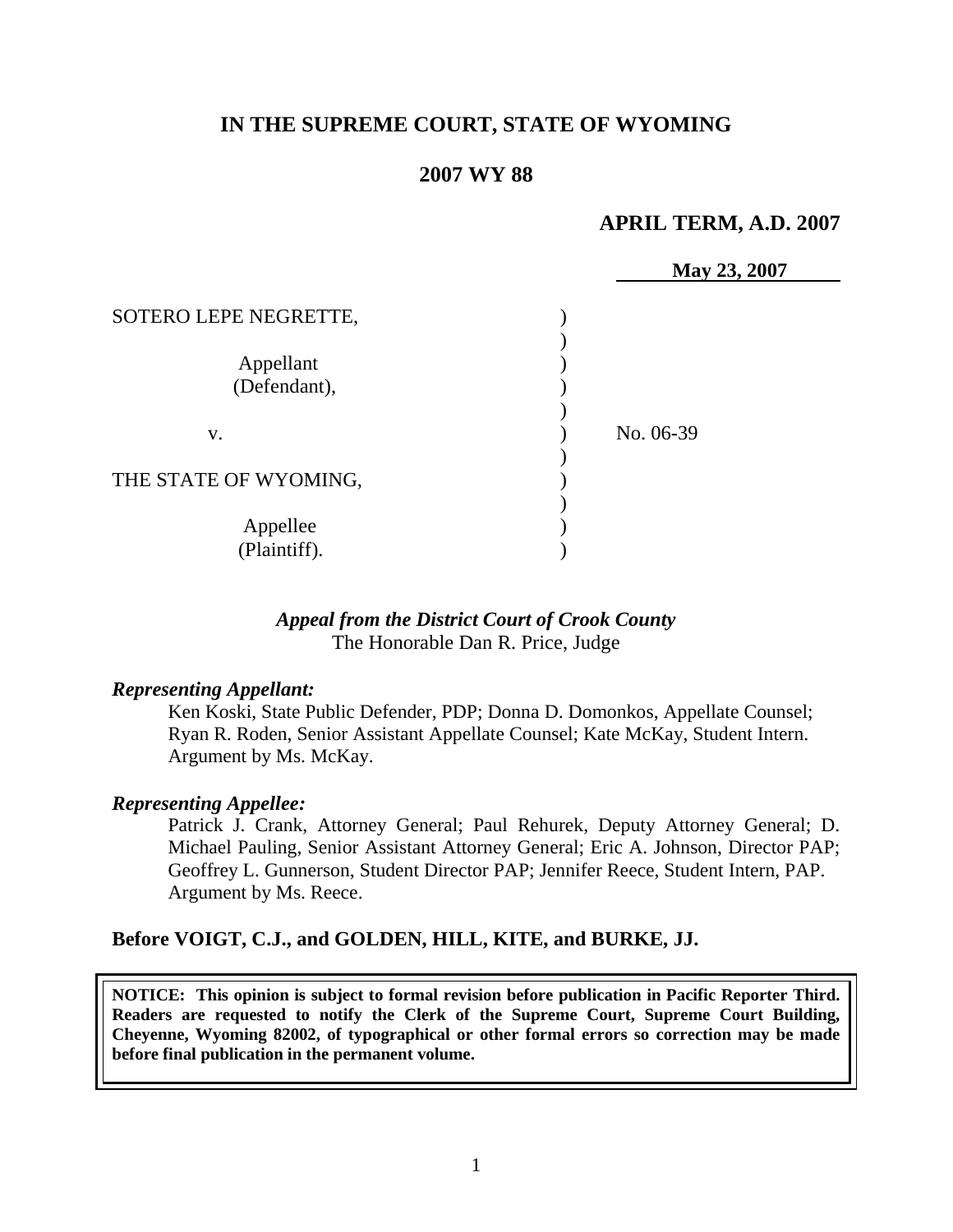#### **KITE, Justice.**

 $\overline{a}$ 

[ $[1]$ ] Sotero Lepe Negrete<sup>1</sup> pled guilty to one count of possession of a controlled substance conditioned upon his right to appeal the denial of his motion to suppress evidence. He claims the district court erred by denying his motion because his detention by law enforcement was unreasonable under all the circumstances in violation of Article 1, § 4 of the Wyoming Constitution. He also claims the detention violated the Fourth Amendment to the United States Constitution because the circumstances did not give rise to a reasonable suspicion by law enforcement that he was involved in criminal activity. We hold the district court did not err in denying the suppression motion and affirm.

#### **ISSUE**

[¶2] The sole issue for this Court's determination is whether the district court erred in denying Mr. Negrete's motion to suppress because his detention was unconstitutional under both the federal and state constitutions.

### **FACTS**

[¶3] On April 14, 2005, at approximately 2:45 p.m., Deputy Jeff Hodge of the Crook County Sheriff's Office was patrolling<sup>2</sup> westbound on Interstate 90 near Moorcroft, Wyoming with his certified drug detection dog in the back seat when he observed a pickup truck with tinted windows traveling in the opposite direction at approximately fifty-five miles per hour in a seventy-five mile per hour zone. The vehicle's speed aroused Deputy Hodge's concerns and he turned his patrol car around and followed the pickup. He called dispatch, provided the dispatcher with the pickup's Illinois license plate number and asked for a license check. The dispatcher advised him the license plate "was not on file."<sup>3</sup> Deputy Hodge activated his emergency lights and the driver of the pickup responded by pulling over to the side of the highway.

[¶4] Deputy Hodge approached the driver's side of the pickup. Inside were the driver, later identified as Maria Guadalupe Lombera-Perez, and a passenger, Mr. Negrete. Deputy Hodge advised them that he had stopped them because the license plate number was not on file. Mr. Negrete handed the deputy a vehicle registration and proof of insurance card. Deputy Hodge asked Mr. Negrete if he owned the vehicle and he

 $1$  The notice of appeal is captioned Negrette v. State, an incorrect spelling of Mr. Negrete's surname. We use the correct spelling, Negrete, in this opinion.

<sup>&</sup>lt;sup>2</sup> Deputy Hodge testified that he was doing "normal patrol work", meaning "traffic citations, criminal activity, criminal interdiction. Beings I have a canine unit, I do criminal interdiction."

<sup>&</sup>lt;sup>3</sup> Deputy Hodge testified the information that the license plate was not on file meant that the license plate number did not match the pickup, indicating either a forged license plate or a stolen vehicle.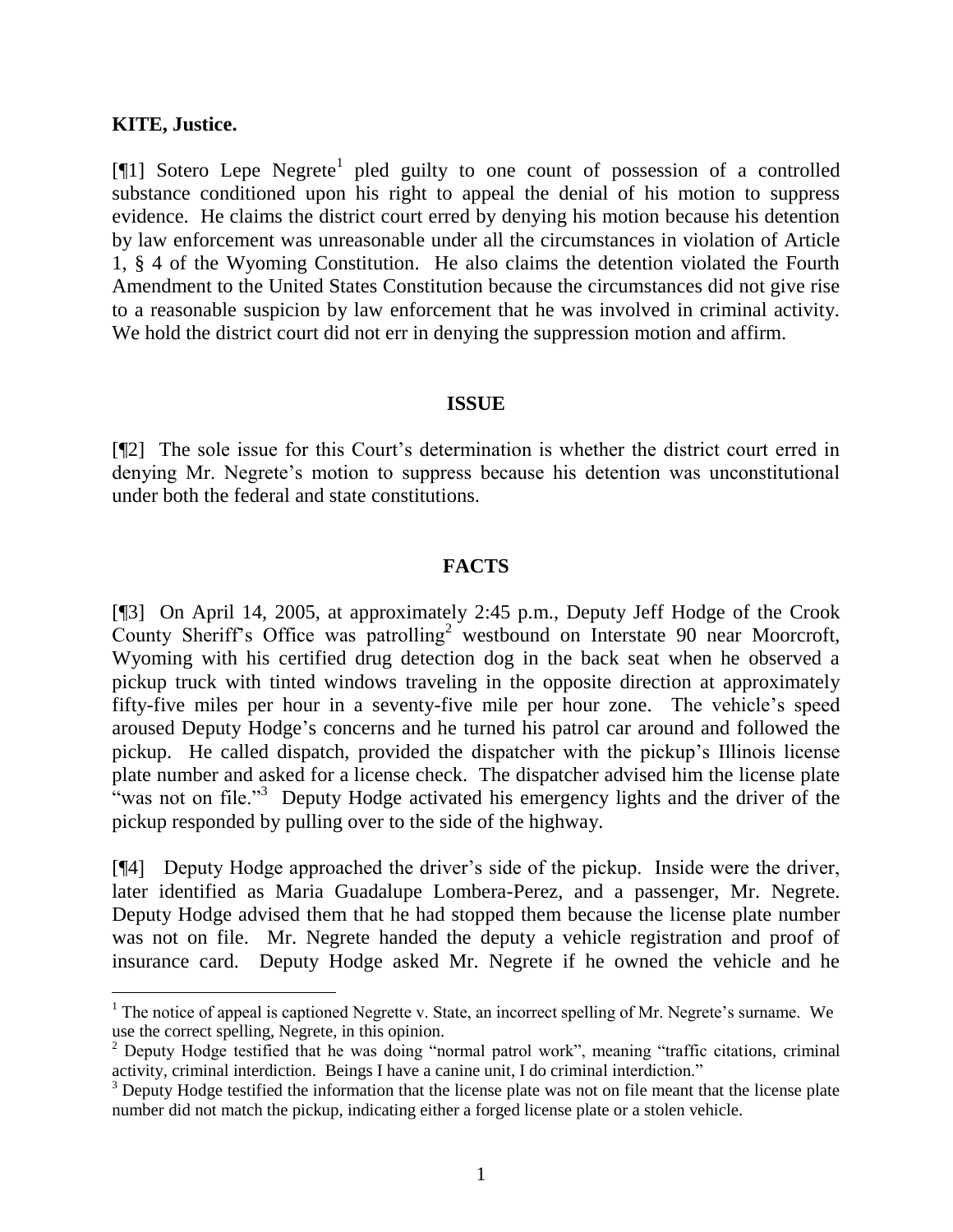responded that it belonged to a friend but was insured under his name. Deputy Hodge informed the occupants that he was going to have dispatch run a check on the vehicle identification number (VIN) to verify that it was properly registered and licensed. He asked the driver to accompany him to the patrol car while he contacted dispatch. The driver and Mr. Negrete spoke to each other in Spanish and Mr. Negrete advised the deputy that the driver did not speak English. Because Ms. Lombera-Perez did not speak English and Mr. Negrete seemed more closely connected with the vehicle, Deputy Hodge asked Mr. Negrete to accompany him to the patrol car while he checked the registration and license plates. Deputy Hodge obtained Ms. Lombera-Perez's driver's license and he and Mr. Negrete went to his patrol car.

[¶5] Mr. Negrete sat in the front passenger seat of the patrol car while Deputy Hodge contacted dispatch. As he waited for dispatch to respond, Deputy Hodge asked Mr. Negrete where he and Ms. Lombera-Perez were traveling from. Mr. Negrete stated they were headed back to Illinois from Oregon where they had visited her family for one or two days. Deputy Hodge noticed the registration appeared to have been altered and the insurance card was for temporary liability insurance effective from April 10 through May 10, 2005. The card showed the named insured as Gilberto Maldonado and Mr. Negrete as an insured driver. Ms. Lombera-Perez was not listed on the card.

[¶6] The dispatcher advised that the VIN was a duplicate, meaning more than one vehicle had the same number. Deputy Hodge went back to the pickup, obtained the VIN from the vehicle, and determined that it matched the VIN on the registration.

[¶7] Back in the patrol car, Deputy Hodge asked Mr. Negrete the name of the pickup's owner. Mr. Negrete said that Gilbert Mendoza owned the pickup and he had let him borrow it. Deputy Hodge concluded "that there was some type of criminal activity afoot" and decided to run a criminal history check on Mr. Negrete. While he waited for the results, Deputy Hodge asked Mr. Negrete the names of Ms. Lombera-Perez's brother and sister whom they had just visited in Oregon. Mr. Negrete said that he did not know their names; they went by nicknames. Deputy Hodge asked what their nicknames were. Mr. Negrete stated he did not know, laughed nervously and tried to explain. Deputy Hodge "became increasingly more suspicious" because Mr. Negrete did not know the names of the people he had just visited in Oregon. Deputy Hodge also thought that driving from Illinois to Oregon seemed like a long way to go for a one or two day visit.

[¶8] By this time, Deputy Hodge had verified the pickup was not stolen but had not verified the license plates on the pickup belonged on it. Based on the totality of the circumstances, he decided to have his dog sniff the pickup. He advised Mr. Negrete of his intent and Mr. Negrete responded, "[A]ll right. No problem." The dog alerted to the rear of the vehicle. A subsequent search revealed thirty-nine packages containing 21.83 pounds of marijuana in a compartment concealed by a false panel underneath the pickup bed.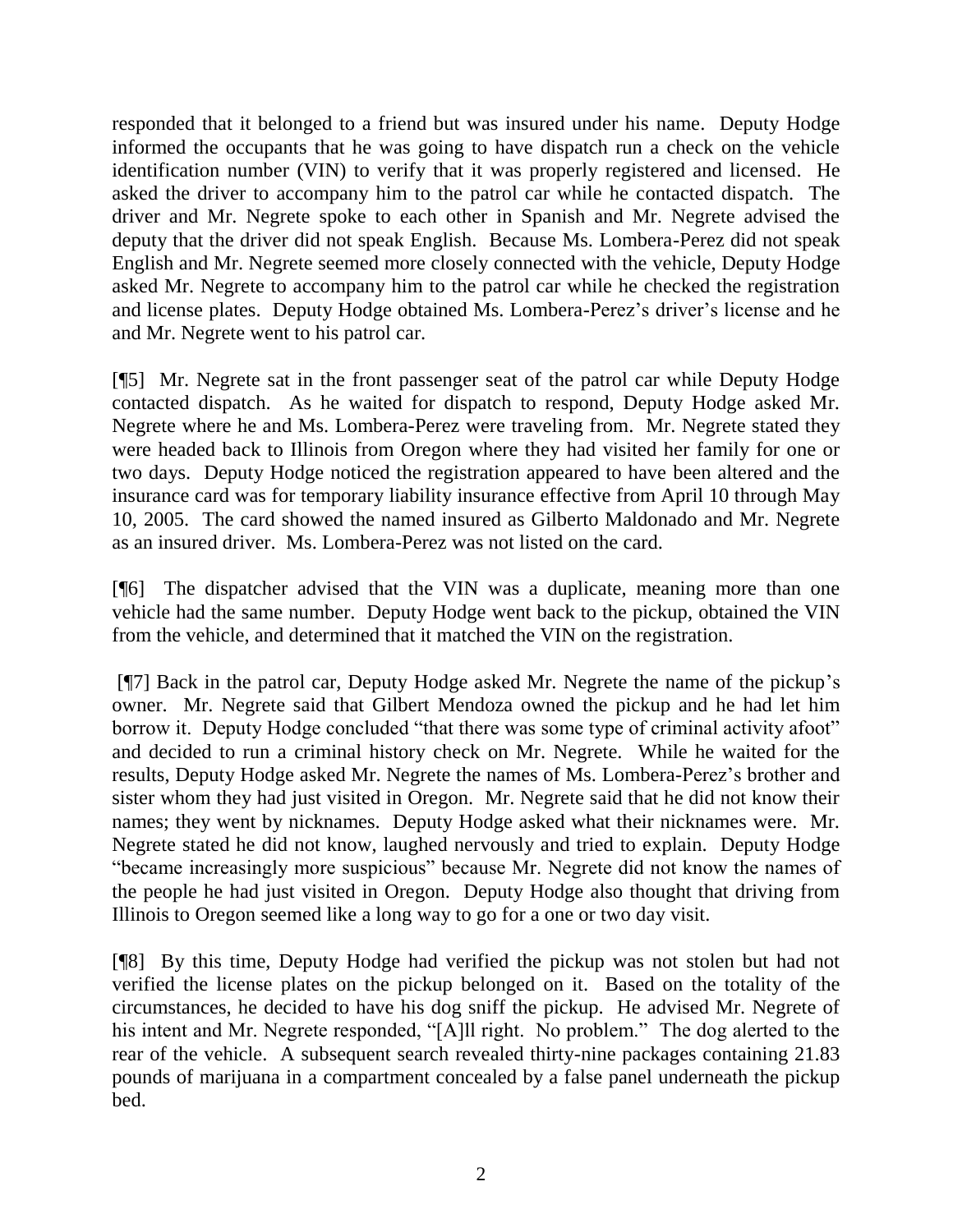[¶9] Mr. Negrete was charged with one count of possession of marijuana with intent to deliver in violation of Wyo. Stat. Ann. § 35-7-1031(a) (LexisNexis 2005). Prior to trial, he filed a motion to suppress the evidence seized in the vehicle search, claiming that Deputy Hodge lacked a reasonable basis to detain him and the detention violated the Fourth Amendment to the United States Constitution and Article 1, § 4 of the Wyoming Constitution. After a hearing, the district court denied the motion, holding that the deputy had a reasonable suspicion of illegal activity that justified expanding the scope of the traffic stop; use of the drug dog was not a search; and once the dog alerted the deputy had probable cause to search.

[¶10] As a consequence of the district court's ruling, Mr. Negrete and the State entered into a plea agreement in which the State agreed to amend the information to charge Mr. Negrete with possession of marijuana in violation of 35-7-1031(c), rather than possession with intent to deliver as originally charged.<sup>4</sup> In exchange, Mr. Negrete agreed to plead guilty to the amended charge conditioned on his right to appeal the denial of his suppression motion. The district court accepted the plea agreement and Mr. Negrete's plea of guilty to possession. The district court sentenced him to imprisonment for twenty-four to sixty months with credit for the time he served between his arrest and his sentencing.

### **STANDARD OF REVIEW**

[¶11] The following standards govern our review of alleged error in the denial of a motion to suppress:

> Rulings on the admissibility of evidence are within the sound discretion of the trial court. We will not disturb such rulings absent a clear abuse of discretion. An abuse of discretion occurs when it is shown the trial court reasonably could not have concluded as it did. Factual findings made by a trial court considering a motion to suppress will not be disturbed unless the findings are clearly erroneous. Because the trial court has the opportunity to hear the evidence, assess witness credibility, and draw the necessary inferences, deductions, and conclusions, we view the evidence in the light most favorable to the trial court's determination.

<sup>&</sup>lt;sup>4</sup> Possession of marijuana with intent to deliver is a felony punishable by imprisonment for not more than ten years. Section 35-7-1031(a)(ii). Possession of marijuana in the quantity with which Mr. Negrete was charged is also a felony but is punishable by imprisonment for not more than five years. Section § 35-7-  $1031(c)(iii)$ .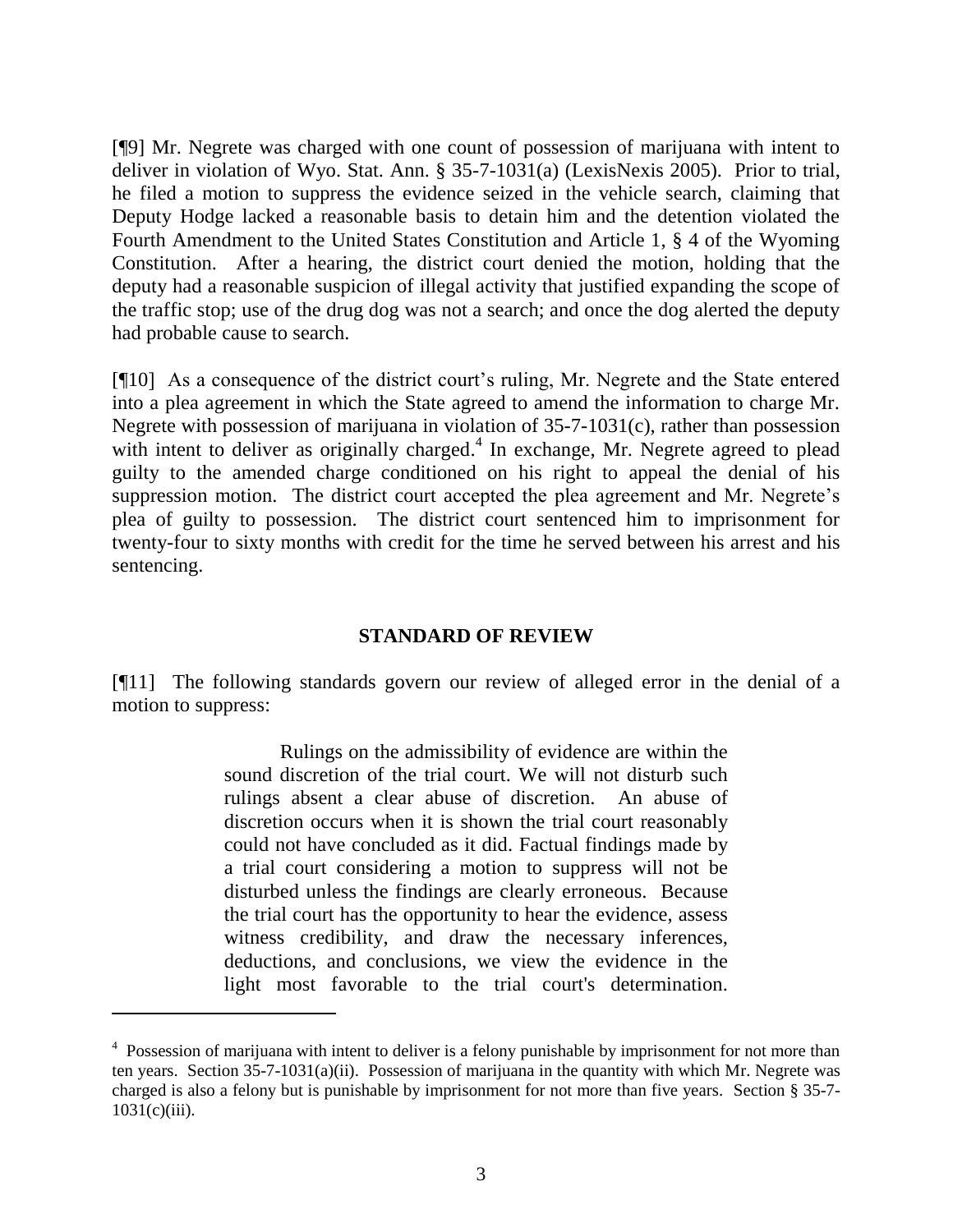Whether an unreasonable search or seizure occurred in violation of constitutional rights presents a question of law and is reviewed de novo.

*Dettloff v. State*, 2007 WY 29, ¶ 11, 52 P.3d 376, 381 (Wyo. 2007) (citations omitted).

# **DISCUSSION**

[¶12] Mr. Negrete claims on appeal that once he determined the pickup truck was not stolen, Deputy Hodge had no authority under the federal or state constitution to detain him and expand the stop into a drug investigation.<sup>5</sup> The State responds that the detention was permissible under both constitutions because Deputy Hodge had a reasonable suspicion of criminal activity based on the circumstances, including that the vehicle license plate number was not on file, the vehicle registration appeared to have been altered, and the VIN was a duplicate.

## *State Constitutional Analysis*

[¶13] Article 1, § 4 of the Wyoming Constitution requires searches and seizures to be reasonable under all of the circumstances. *O'Boyle v. State*, 2005 WY 401, ¶ 26, 117 P.3d 401, 409-10 (Wyo. 2005). Whether a search or seizure is reasonable is a question of law to be decided from all the circumstances. *Id*., ¶ 25, 117 P.3d at 409. Thus, the determinative question in Mr. Negrete's case is the reasonableness of the detention under all the circumstances.

[¶14] The district court concluded the detention was reasonable because the circumstances raised questions about the vehicle registration and the license plates. From our review of the record, we conclude the evidence supports the district court's conclusion. We look to the totality of the circumstances to determine whether law enforcement had reasonable suspicion to justify the detention.

[¶15] The totality of the circumstances showed: the license plate on the pickup was not on file; the registration had been altered; the license plate number did not match the registration; the occupants of the pickup had traveled from Illinois to Oregon for a two day visit; Mr. Negrete did not know the names of the people he had just visited in Oregon; Mr. Negrete said he had borrowed the pickup from a friend named Gilbert

<sup>&</sup>lt;sup>5</sup> Mr. Negrete asserts that the detention and questioning were unreasonable and violated the state and federal constitutions. He does not contend the canine sniff in and of itself was unconstitutional. The only argument he makes with respect to the canine sniff is that the evidence discovered as a result was fruit of the poisonous tree because it followed an unconstitutional detention. Because Mr. Negrete does not directly challenge the canine sniff, we do not address it.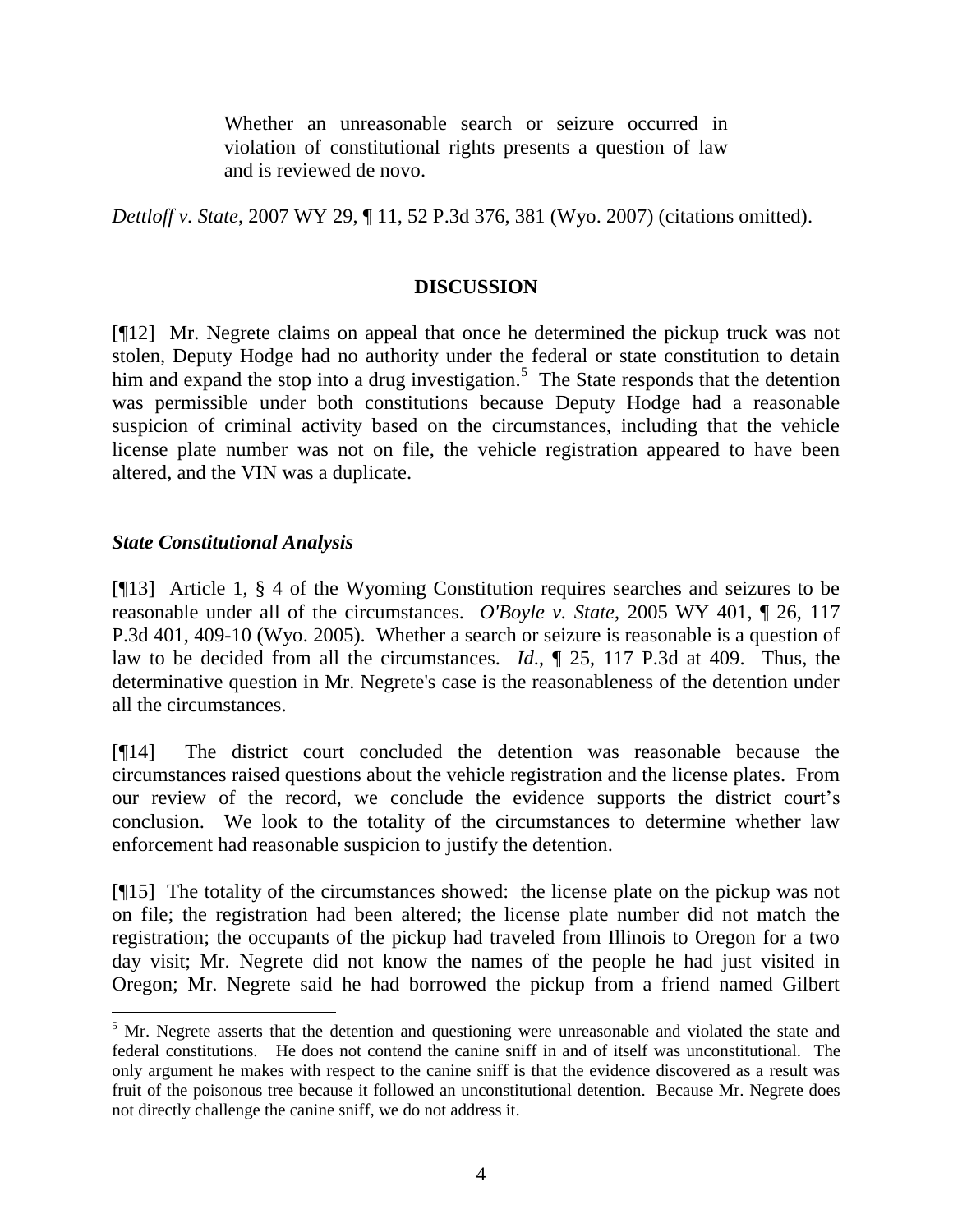Mendoza but the proof of insurance card showed the owner as Gilberto Maldonado; the VIN was a duplicate; Mr. Negrete seemed to change the subject whenever Deputy Hodge brought up a subject that made him uncomfortable; Mr. Negrete appeared nervous when he could not remember the names of the people he had just visited; and Deputy Hodge was unable to verify that the license plates belonged on the pickup.

[¶16] As these events unfolded, Deputy Hodge became increasingly suspicious that Mr. Negrete was involved in illegal activity. Although any of these circumstances alone may not have justified the detention, the totality of the circumstances were sufficient to support the conclusion that Deputy Hodge had reasonable suspicion to believe Mr. Negrete had committed or might be committing a crime and to detain him. The detention was reasonable under all of the circumstances and did not violate the Wyoming Constitution.

[¶17] In reaching this result, we note that the facts presented in Mr. Negrete's case are significantly different from those presented in *O'Boyle*, the case Mr. Negrete primarily relies upon to support his argument that his detention was unreasonable. In *O'Boyle*, a driver was stopped for going four miles per hour over the speed limit and then was questioned extensively about subjects having nothing to do with the reason for the stop or his travel plans, including what courses his son was taking in college, whether he lived on campus and the name of the college mascot. The obtrusive questioning in *O'Boyle* occurred despite the trooper's admission that he did not have a reasonable suspicion of other criminal activity beyond the speeding violation.

[¶18] *O'Boyle* is immediately distinguishable from Mr. Negrete's case both by the extensiveness of the questioning and the absence of a reasonable suspicion of other criminal activity. In contrast to what occurred in *O'Boyle*, the questions Deputy Hodge asked were limited both in number and subject matter. As compared to the sixty-some questions asked in *O'Boyle*, Deputy Hodge may have asked twelve, and those questions were limited in scope to queries about who owned the pickup truck, where Mr. Negrete and Ms. Lombera-Perez were traveling to and from, how long they had been in Oregon, and who they had visited there. The nature and scope of Deputy Hodge's questioning was also directly attributable to his growing suspicion of other criminal activity, based in part on the altered registration, the discrepancy between the name of the vehicle owner on the proof of insurance card and the name Mr. Negrete gave, the questions surrounding the license plate number and the VIN, and Mr. Negrete's inability to name the people he had just visited. *O'Boyle* was factually so different that it simply does not support Mr. Negrete's argument.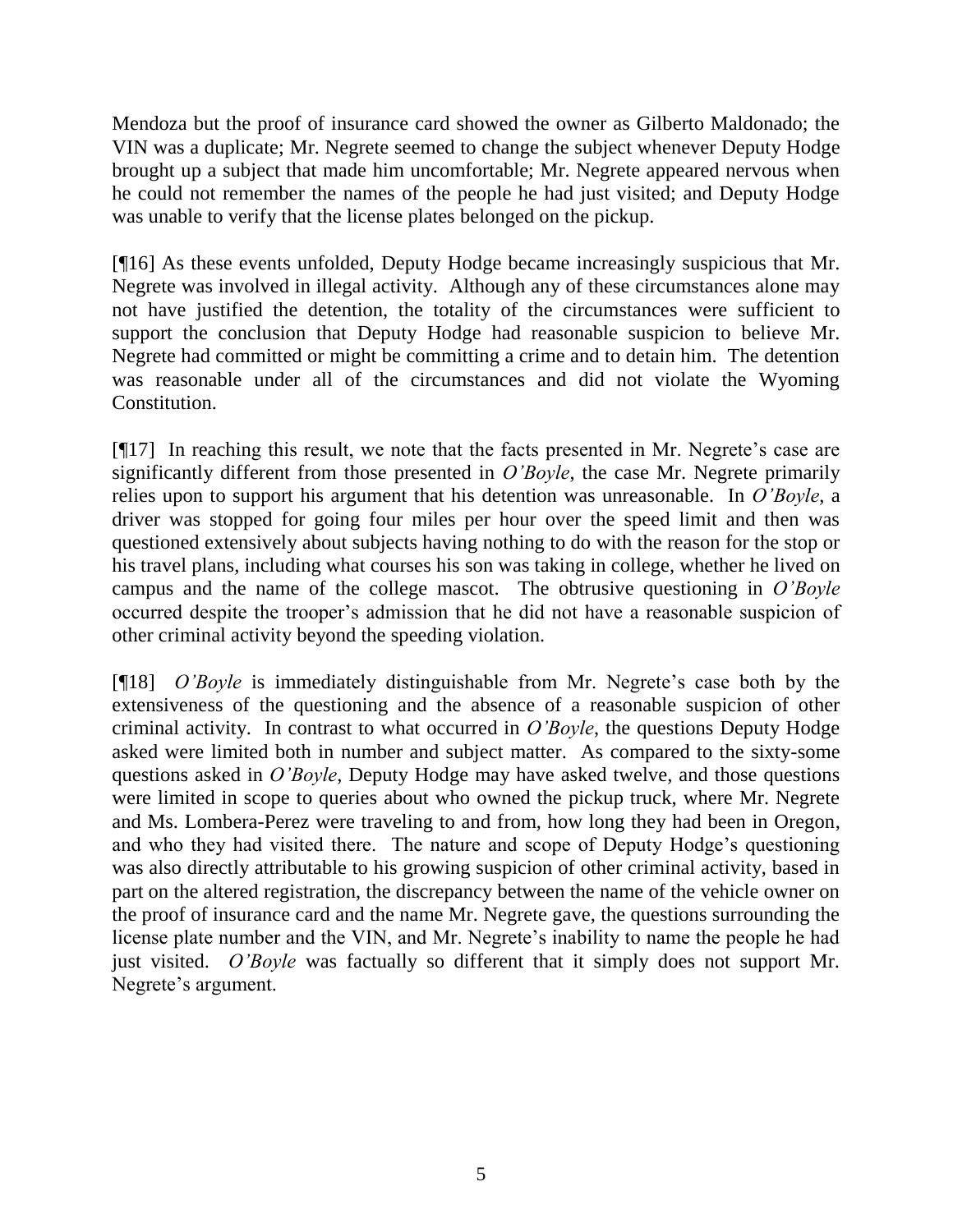# *Federal Constitutional Analysis*

[¶19] We have described our Fourth Amendment analysis as follows:

In determining whether a traffic stop detention was reasonable under the Fourth Amendment, we apply the twopart inquiry established in *Terry v. Ohio*, 392 U.S. at 19-20, 88 S.Ct. 1868, that is: 1) was the initial stop justified, and 2) were the officer's actions during the detention "reasonably related in scope to the circumstances that justified the interference in the first instance[?]" In making this inquiry, the U.S. Supreme Court has rejected bright-line rules and focused instead on a fact-specific reasonableness inquiry. Under the Fourth Amendment, the government has the burden of demonstrating that a seizure was sufficiently limited in scope and duration to satisfy the conditions of an investigative seizure.

*O'Boyle*, ¶ 46, 117 P.3d at 414 (citations omitted).

[¶20] Mr. Negrete does not challenge the appropriateness of the initial stop. Therefore, our inquiry focuses on the second prong of the *Terry* inquiry: whether the deputy's actions during the detention were reasonably related in scope to the circumstances justifying the interference in the first place. We have summarized the standards applicable under this second prong as follows:

> An officer's actions during a traffic stop must be reasonably related to the purpose of the stop. Absent valid consent, a reasonable suspicion of other unlawful activity or reasonable suspicion that a detainee is armed, an officer may not expand an investigative detention beyond the scope of the stop, ask questions unrelated to the stop or "embark on a fishing expedition in the hope that something will turn up." The relevant question is whether the scope of the stop was reasonable under the totality of the circumstances, and the burden of proving reasonableness lies with the government.

*O'Boyle*, ¶ 49, 117 P.3d at 415 (citations omitted).

[¶21] Upon being stopped by Deputy Hodge because the pickup license plate was not on file, Mr. Negrete was seized within the meaning of the Fourth Amendment. We must